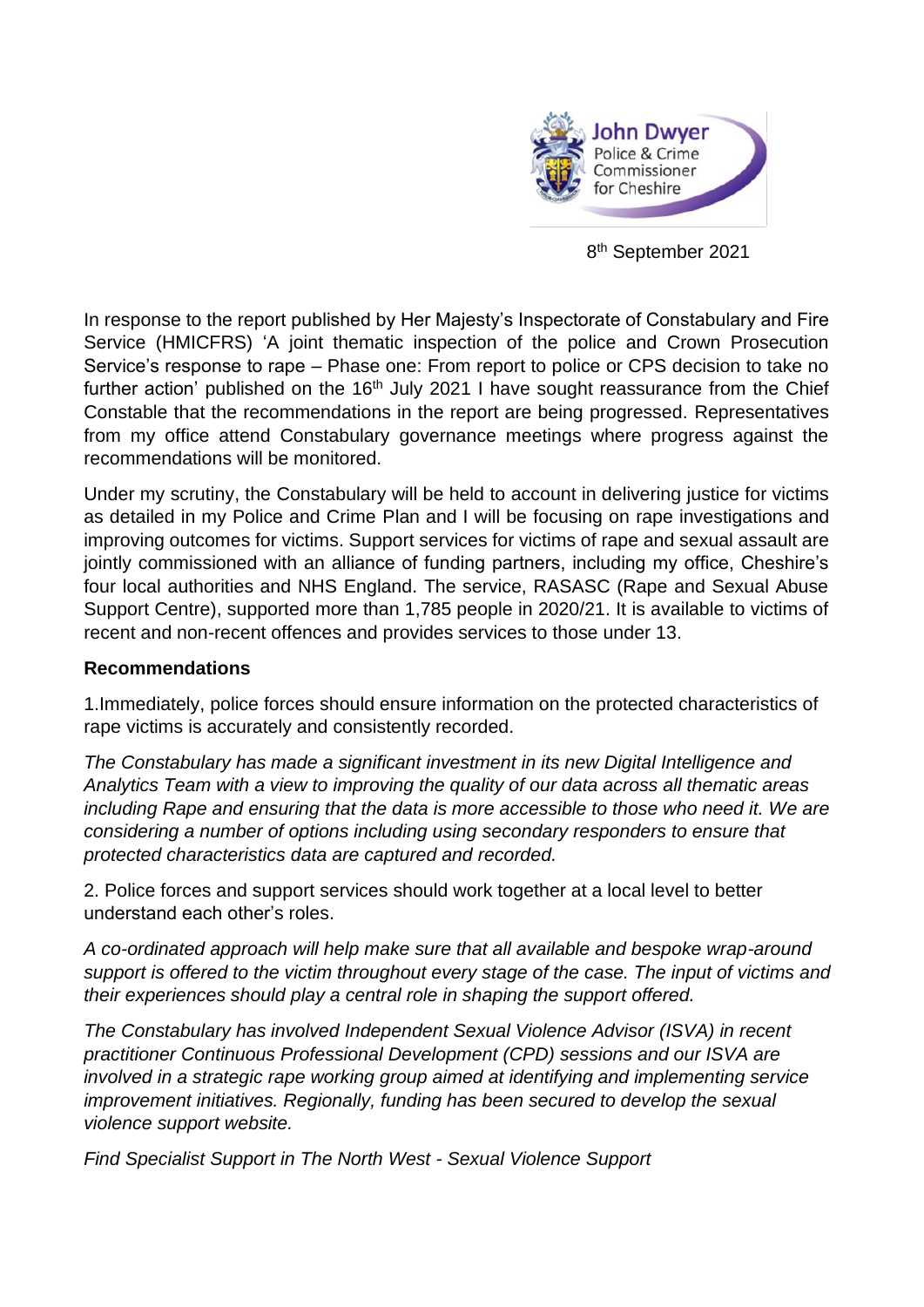3. Police forces should collect data to record the different stages when, and reasons why, a victim may withdraw support for a case. The Home Office should review the available outcome codes so that the data gathered can help target necessary remedial action and improve victim care.

*We are working on data capture with our ISVA. Internally, we have set up a working group with our Niche Business Systems Management Unit to explore improvement opportunities.*

4. Immediately, police forces and CPS Areas should work together at a local level to prioritise action to improve the effectiveness of case strategies and action plans, with rigorous targets and review dates and a clear escalation and performance management process. The NPCC lead for adult sexual offences and the CPS lead should provide a national framework to help embed this activity.

*This is already in place and working effectively in Cheshire. To ensure continuous improvement, a joint performance meeting has been established to examine Rape, Domestic Abuse, Child Neglect and general case progression.*

5. Police forces and the CPS should work together at a local level to introduce appropriate ways to build a cohesive and seamless approach. This should improve relationships, communication and understanding of the roles of each organisation. As a minimum, the following should be included:- Considering early investigative advice in every case and recording reasons for not seeking it;- the investigator and the reviewing prosecutor including their direct telephone and email contact details in all written communication;-in cases referred to the CPS, a face-to-face meeting (virtual or in person) between the investigator and prosecutor before deciding to take no further action; and a clear escalation pathway available to both the police and the CPS in cases where the parties don't agree with decisions, subject to regular reviews to check effectiveness, and local results.

*The Constabulary complies with these points. As above, a joint performance meeting has been established to improve communication / understanding and to ensure that compliance is maintained.*

6. The police and the CPS, in consultation with commissioned and non-commissioned services and advocates, and victims, should review the current process for communicating to victims the fact that a decision to take no further action has been made. They should implement any changes needed so that these difficult messages are conveyed in a timely way that best suits the victims' needs.

*We are satisfied that this is in place however we are exploring ways to improve and formalise our processes.*

7. Police forces should ensure investigators understand that victims are entitled to have police decisions not to charge reviewed under the Victims' Right to Review scheme and should periodically review levels of take-up.

*This is already in place and included in our victim's booklet. We will ensure that CPD and training materials are updated to reflect this.*